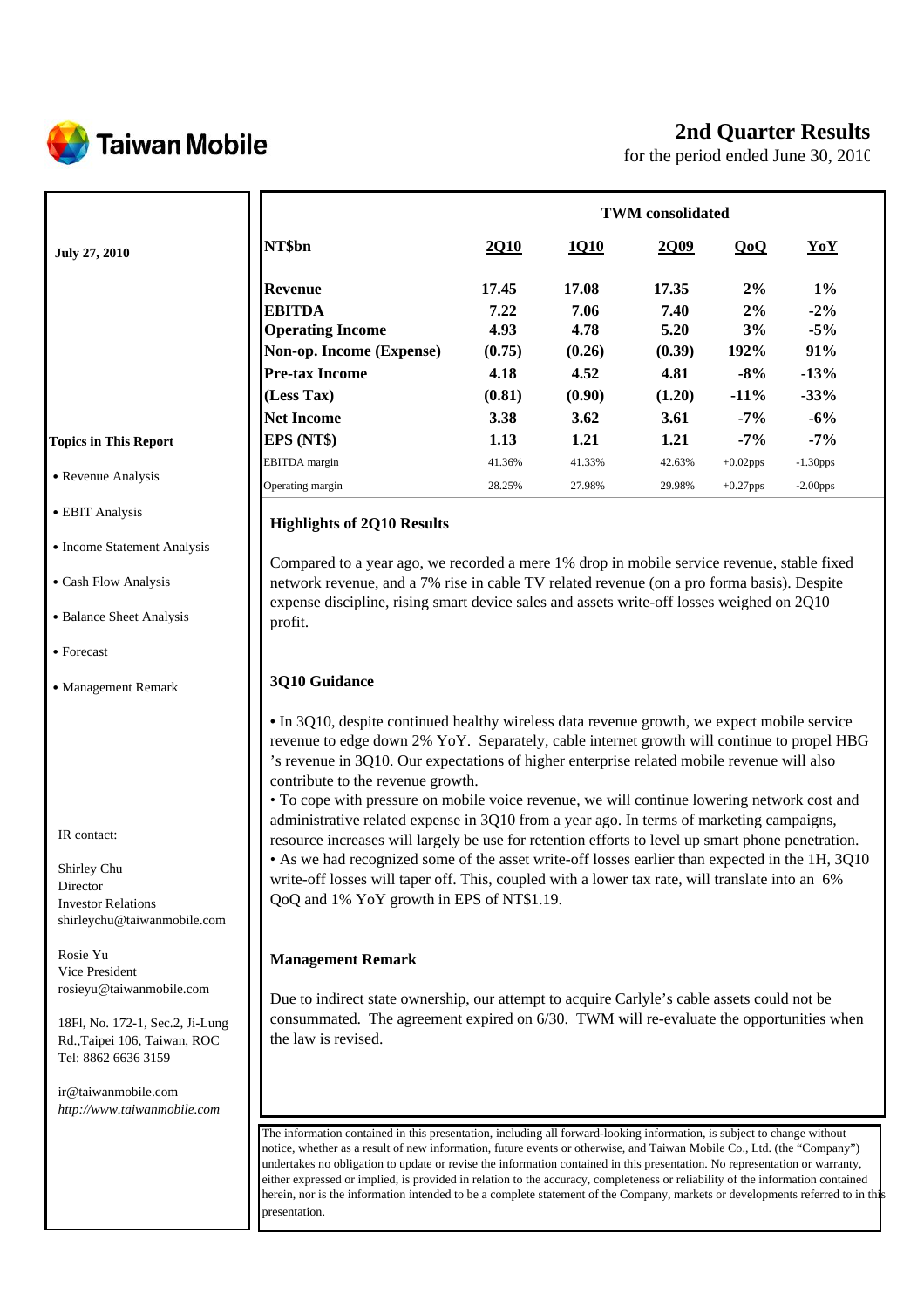

## **I. Revenue Analysis**

#### **Table 1. Key Operational Data**

| <b>Revenue (NT\$bn)</b>           | <b>2Q10</b> | <b>1Q10</b> | <b>2Q09</b> | QoQ    | YoY    |
|-----------------------------------|-------------|-------------|-------------|--------|--------|
| CBG                               | 13.67       | 13.47       | 13.45       | $1\%$  | 2%     |
| Mobile Service                    | 12.07       | 12.03       | 12.34       | 0%     | $-2%$  |
| -Voice                            | 10.11       | 10.19       | 10.75       | $-1\%$ | $-6%$  |
| -VAS                              | 1.96        | 1.84        | 1.59        | 6%     | 24%    |
| <b>IDD</b>                        | 0.69        | 0.73        | 0.74        | $-6%$  | $-7%$  |
| <b>Device Sales</b>               | 0.87        | 0.67        | 0.34        | 29%    | 159%   |
| <b>EBG</b>                        | 2.38        | 2.24        | 2.40        | 6%     | $-1\%$ |
| Mobile Service                    | 0.98        | 0.92        | 0.88        | 7%     | 12%    |
| Fixed-line                        | 0.88        | 0.86        | 0.90        | 2%     | $-3%$  |
| ISR & Others                      | 0.52        | 0.47        | 0.62        | 10%    | $-16%$ |
| <b>HBG</b>                        | 1.42        | 1.39        | 1.32        | 2%     | 7%     |
| - Pay-TV related                  | 1.03        | 1.01        | 0.98        | 2%     | 5%     |
| - Broadband                       | 0.19        | 0.18        | 0.14        | 6%     | 32%    |
| - Content $&$ others <sup>1</sup> | 0.20        | 0.21        | 0.20        | $-1\%$ | 2%     |

|                               | <b>2Q10</b> | <b>1Q10</b> | <b>2Q09</b> | QoQ   | YoY    |
|-------------------------------|-------------|-------------|-------------|-------|--------|
| <b>Mobile Subscribers (K)</b> | 6,380       | 6,391       | 6,390       | 0%    | $0\%$  |
| 2G                            | 2,309       | 2,511       | 3,323       | $-8%$ | $-31%$ |
| 3G                            | 4,071       | 3,880       | 3,066       | 5%    | 33%    |
| - Data card                   | 233         | 218         | 145         | 7%    | 61%    |
| <b>Monthly Churn</b>          | $1.7\%$     | 1.8%        | $1.7\%$     |       |        |
| MOU(bn)                       | 3.59        | 3.60        | 4.09        | 0%    | $-12%$ |
| ARPM (NT\$)                   | 3.79        | 3.74        | 3.37        | 1%    | 12%    |
| Pay-TV Subs (K)               | 559         | 555         | 544         | 1%    | 3%     |
| Cable Broadband Subs (K)      | 128         | 121         | 102         | 5%    | 25%    |

|                             | <b>2Q10</b> | <b>1Q10</b> | <b>2Q09</b> | QoQ | <b>YoY</b> |
|-----------------------------|-------------|-------------|-------------|-----|------------|
| <b>Wireless</b>             |             |             |             |     |            |
| ARPU (NT\$)                 | 711         | 703         | 722         | 1%  | $-2%$      |
| MOU per sub (minute)        | 188         | 188         | 214         | 0%  | $-12%$     |
| <b>Cable MSO</b>            |             |             |             |     |            |
| Monthly Subscription (NT\$) | 511         | 511         | 510         | 0%  | 0%         |
| Broadband ARPU (NT\$)       | 503         | 501         | 481         | 0%  | 5%         |
| Blended $ARPU2 (NT$)$       | 726         | 715         | 689         | 1%  | 5%         |

1. Jan-Jun 2009 content distribution revenue was recorded as an aggregated amount in June 2009 financial statement. Quarterly breakdown of the same amount is stated in the HBG revenue section. 2. Cable TV & broadband related revenue (excluding content agency) divided by its CATV subscriber number

#### Revenue Analysis

#### *CBG:*

Our strategy of leveling up smart device take-up worked to boost device sales and total CBG revenue growth of 159% and 2% YoY respectively in 2Q10. Mobile VAS YoY growth accelerated from 1Q10, supported by a 54% YoY increase in mobile internet revenue, which alleviated pressure from the mandatory tariff cut. As a result, mobile service revenue remained stable QoQ.

IDD business was negatively affected by a reducing number of foreign workers and continuously fierce competition in the quarter.

#### *EBG:*

EBG mobile revenue continued its double-digit YoY growth momentum, mainly attributed to a 33% YoY increase in roaming revenue. Fixed-line revenue showed QoQ growth for the second consecutive quarter, credited to a 6% QoQ increase in voice revenue in the quarter.

#### *HBG:*

Broadband revenue continued to be the key growth driver for HBG and reported a strong 32% YoY increase. As of quarter end, TWM broadband penetration rose to 23%, higher than the industry average of 19%. In addition, with over 50% of 2Q10 gross additions choosing 10Mbps service as well as 6Mbps and above service adoption rate rising to 25.5% from 16.2% a year ago, broadband ARPU was up 5% YoY.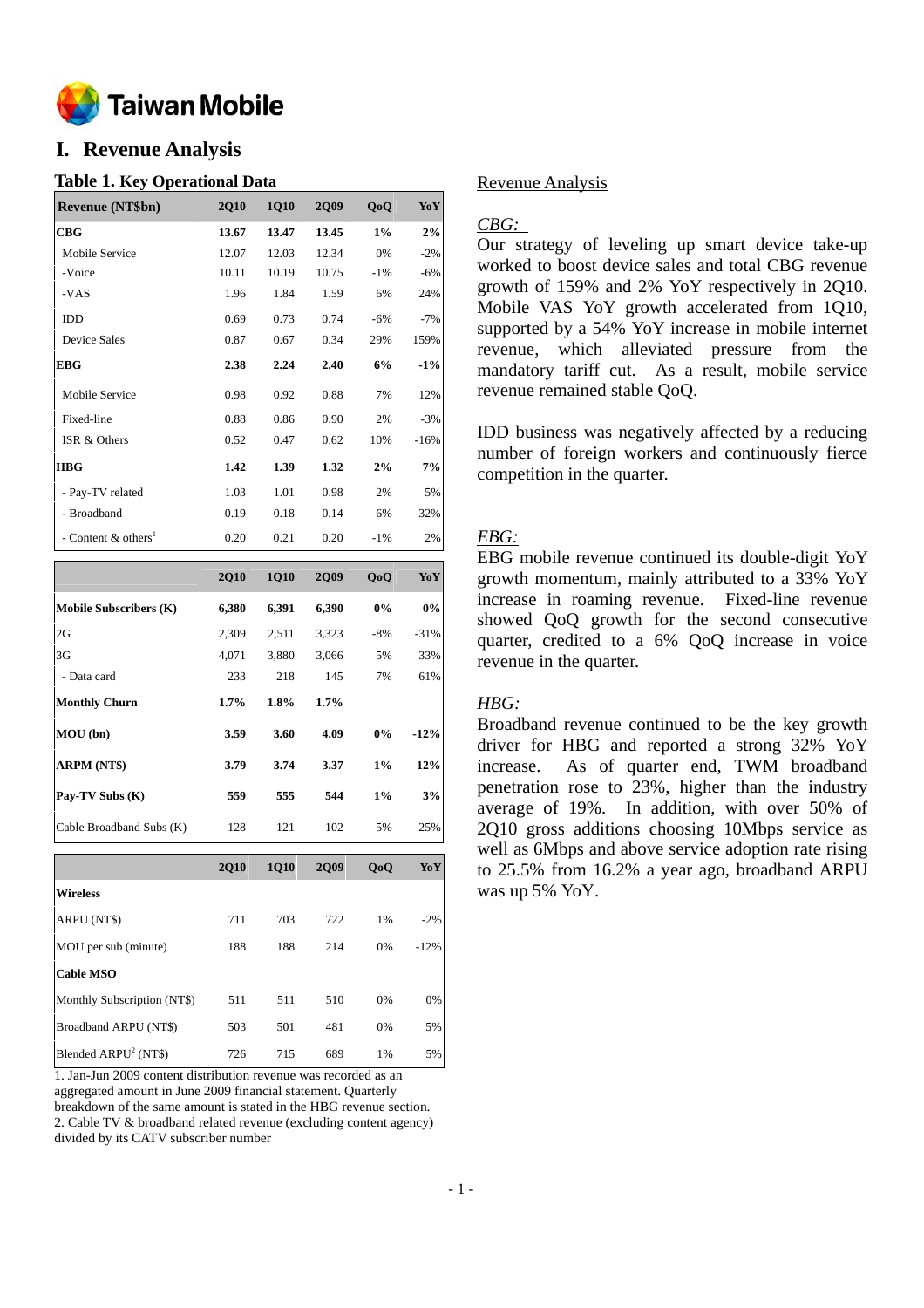

## **II. EBIT Analysis**

#### **Table 2. EBIT Breakdown**

| NT\$bn        | <b>2Q10</b> | 1Q10  | 2Q09  | QoQ                | Yo Y       |
|---------------|-------------|-------|-------|--------------------|------------|
| <b>EBITDA</b> | 7.22        | 7.06  | 7.40  | 2%                 | $-2%$      |
| - CBG         | 5.93        | 5.86  | 6.23  | 1%                 | $-5%$      |
| $-$ EBG       | 0.57        | 0.52  | 0.52  | 11%                | 10%        |
| - HBG         | 0.70        | 0.67  | 0.62  | 3%                 | 12%        |
| <b>Margin</b> | 41.4%       | 41.3% | 42.6% | 0.0 <sub>pps</sub> | $-1.3$ pps |
| - CBG         | 43.4%       | 43.5% | 46.3% | $-0.1$ pps         | $-2.9$ pps |
| - EBG         | 24.1%       | 23.1% | 21.8% | 1.1 <sub>pps</sub> | 2.4pps     |
| $-$ HBG       | 49.1%       | 48.5% | 46.9% | 0.7pps             | 2.3pps     |
| D&A           | 2.29        | 2.28  | 2.20  | $0\%$              | 4%         |
| $-CBG$        | 1.98        | 1.99  | 1.93  | 0%                 | 3%         |
| $-$ EBG       | 0.14        | 0.12  | 0.10  | 11%                | 33%        |
| - HBG         | 0.13        | 0.13  | 0.13  | $-2%$              | 0%         |
| <b>EBIT</b>   | 4.93        | 4.78  | 5.20  | 3%                 | $-5%$      |
| - CBG         | 3.95        | 3.88  | 4.30  | 2%                 | $-8%$      |
| $-$ EBG       | 0.44        | 0.40  | 0.42  | 11%                | 5%         |
| - HBG         | 0.57        | 0.55  | 0.49  | 4%                 | 16%        |

#### **Table 3. Non-operating Item**

| NT\$bn                   | <b>2010</b> | <b>1010</b> | <b>2009</b> | 0 <sub>0</sub> | YoY     |
|--------------------------|-------------|-------------|-------------|----------------|---------|
| <b>Non-Operating</b>     | (0.75)      | (0.26)      | (0.39)      | 192%           | 91%     |
| -Net Interest<br>Expense | (0.07)      | (0.08)      | (0.10)      | $-13%$         | $-34\%$ |
| - Write-off Loss         | (0.79)      | (0.30)      | (0.38)      | 166%           | 105%    |
| -Others                  | 0.11        | 0.12        | 0.09        | $-8%$          | 16%     |

#### EBITDA Analysis

CBG managed to grow EBITDA by 1% and retained a stable EBITDA margin QoQ, credited to better-than-expected mobile service revenue and disciplined execution on cost initiatives despite the mandatory tariff cut. In 2Q10, a diversified mix of smartphone sales helped sustain the margin.

EBG EBITDA improved both QoQ and YoY, driven by continued gains in roaming and cost management.

HBG EBITDA further advanced and contributed to 10% of the total EBITDA in 2Q10. Benefiting from the rapid subscriber growth in broadband service – with an EBITDA margin of 53%, overall HBG EBITDA margin was up 2.3pps YoY.

#### Non-Operating Item Analysis

In 2Q10, we pulled in some of the 2H asset write-off plans, causing non-operating expenses to increase 192% QoQ and 91% YoY.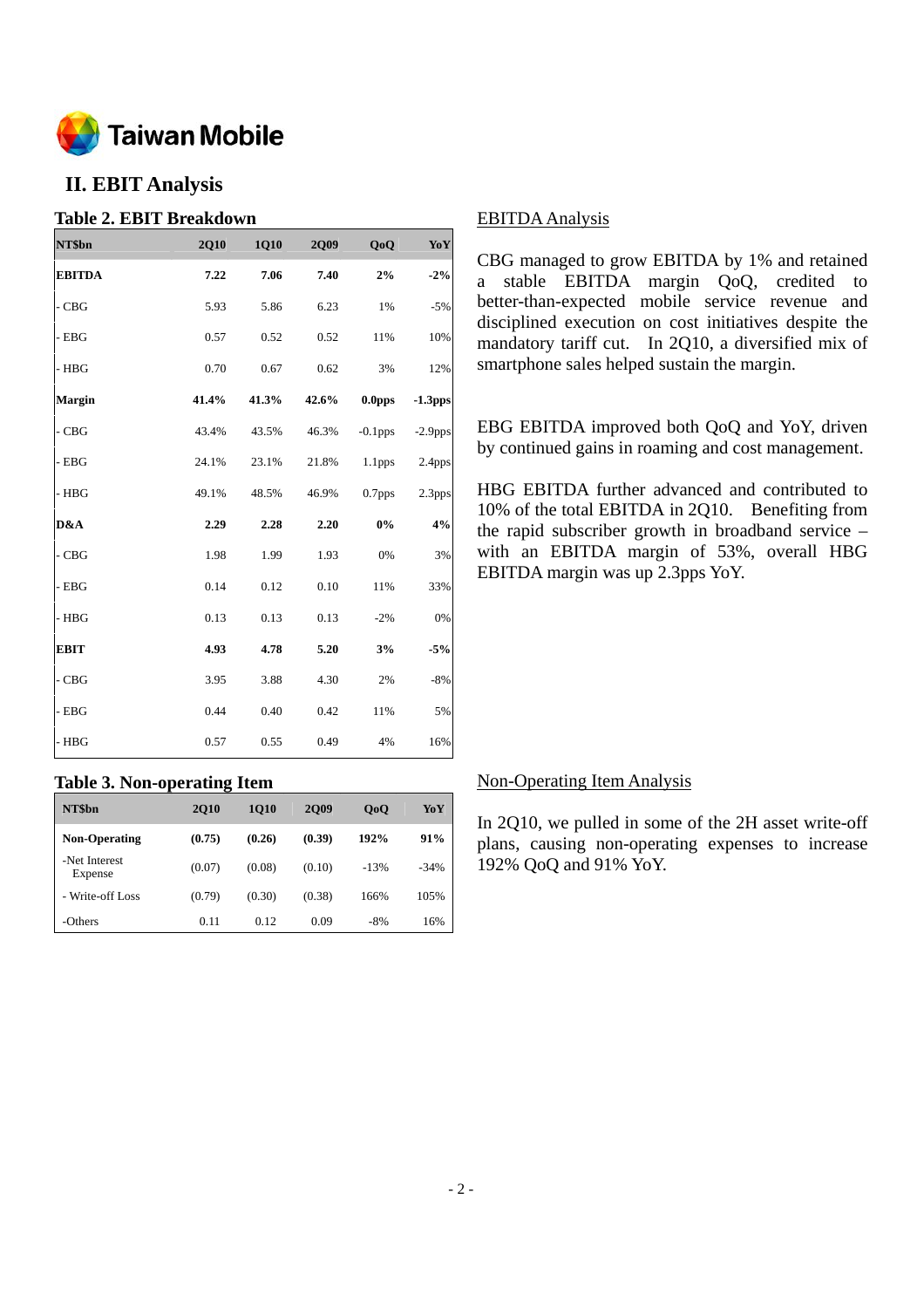

## **III. Income Statement Analysis**

#### **Table 4. 2Q Consolidated Results vs. Forecast**

| NT\$bn                                   | <b>2010</b><br><b>Actual</b> | <b>2010</b><br><b>Forecast</b> | $%$ of<br><b>Forecast</b><br><b>Achieved</b> |
|------------------------------------------|------------------------------|--------------------------------|----------------------------------------------|
| Revenue                                  | 17.45                        | 16.88                          | 103%                                         |
| <b>Operating Income</b>                  | 4.93                         | 4.22                           | 117%                                         |
| Pre-tax Income                           | 4.18                         | 3.89                           | 107%                                         |
| (Less Tax)                               | (0.81)                       | (0.78)                         | 103%                                         |
| Net Income - Attributed<br>to the Parent | 3.38                         | 3.11                           | 108%                                         |
| EPS (NT\$)                               | 1.13                         | 1.04                           | 108%                                         |
| <b>EBITDA</b>                            | 7.22                         | 6.53                           | 111%                                         |
| <b>EBITDA</b> margin                     | 41.36%                       | 38.68%                         |                                              |

#### **Table 5. Income Statement**

| NT\$bn                       | <b>2Q10</b> | 1Q10   | <b>2Q09</b> |
|------------------------------|-------------|--------|-------------|
| Revenue                      | 17.45       | 17.08  | 17.35       |
| Service Revenue <sup>1</sup> | 16.58       | 16.41  | 17.00       |
| <b>Operating Cost</b>        | (9.21)      | (8.80) | (8.44)      |
| <b>Operating Expenses</b>    | (3.31)      | (3.50) | (3.70)      |
| <b>EBITDA</b>                | 7.22        | 7.06   | 7.40        |
| <b>Operating Income</b>      | 4.93        | 4.78   | 5.20        |
| Non-op. Income<br>(Expense)  | (0.75)      | (0.26) | (0.39)      |
| Pre-tax Income               | 4.18        | 4.52   | 4.81        |
| (Less Tax)                   | (0.81)      | (0.90) | (1.20)      |
| <b>Net Income</b>            | 3.38        | 3.62   | 3.61        |
| EPS (NT\$)                   | 1.13        | 1.21   | 1.21        |

1. Total revenue deducted handset sales revenue.

#### **Table 6. 1H10 results**

| NT\$bn                                   | 1H10   | YoY    |
|------------------------------------------|--------|--------|
| Revenue                                  | 34.53  | 1%     |
| <b>Operating Cost</b>                    | 18.01  | 7%     |
| <b>Operating Expenses</b>                | 6.81   | -8%    |
| <b>EBITDA</b>                            | 14.28  | $-1\%$ |
| <b>Operating Income</b>                  | 9.71   | $-3%$  |
| Non-op. Income (Expense)                 | (1.00) | 11%    |
| Pre-tax Income                           | 8.71   | $-5%$  |
| (Less Tax)                               | (1.71) | $-25%$ |
| Net Income - Attributed to<br>the Parent | 7.00   | 2%     |
| EPS (NT\$)                               | 2.34   | 1%     |

#### Income Statement Analysis

2Q10 revenue exceeded our guidance by 3%, mainly attributable to better-than-expected mobile voice and data revenue as well as higher handset sales revenue. Lower-than-expected mobile subscriber acquisition expense, and good base station related and G&A expense control further boosted 2Q10 EBITDA to surpass our guidance by 11%.

Compared to a year ago, we recorded a mere 1% drop in mobile service revenue, stable fixed network revenue, and a 7% rise in cable TV related revenue (on a pro forma basis). Despite expense discipline, rising smart device sales and assets write-off losses weighed on 2Q10 profit.

On a quarter-on-quarter basis, telecom service revenue showed a sequential increase with the seasonality of a higher number of calendar/working days and better economic sentiment being the main contributing factors. Contained SG&A expense also contributed to the EBITDA growth.

Corporate income tax rate was revised down to 17% from 20%, effective retroactively on January 1, 2010. Therefore, over accrued tax expense from January to May were reversed all at once in June, which was fully offset by lower deferred tax assets due to lower statutory tax rate. But we expect tax savings by 3% of pre-tax income in 3Q10.

#### 1H10

Despite the rising costs of mobile phones sold, YTD EBITDA managed to stand still, aided by incremental EBITDA contributions from EBG and HBG as well as admin expense cuts. In 1H10, the corporate income tax rate reduction offset the higher assets write-off losses, leading to a 2% net income growth.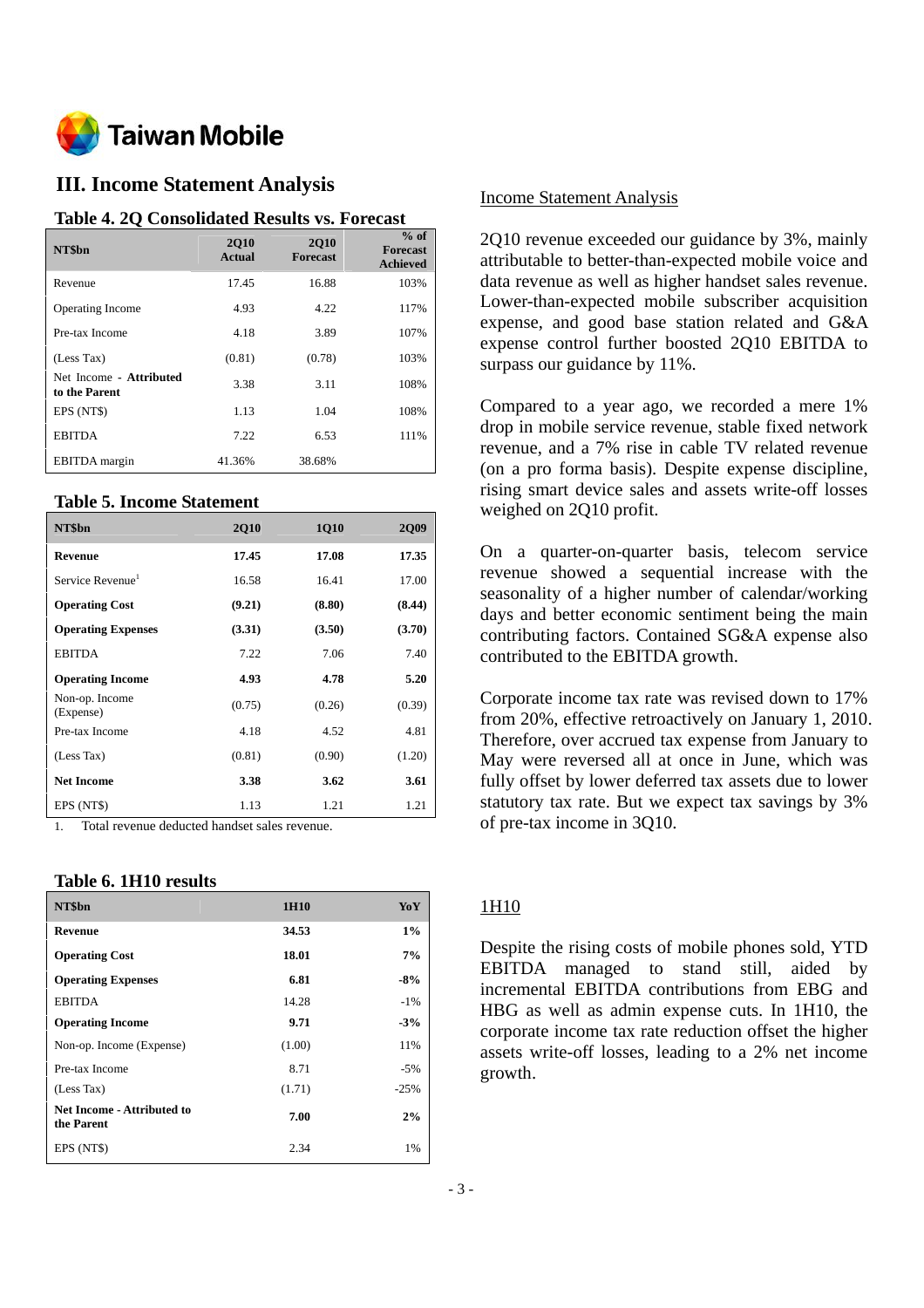

## **IV. Cash Flow Analysis**

#### **Table 7. Cash Flow**

| NT\$bn                                     | <b>2Q10</b> | 1Q10   | <b>2Q09</b> |
|--------------------------------------------|-------------|--------|-------------|
| Total Op Sources/(Uses) <sup>1</sup>       | 4.68        | 7.90   | 4.05        |
| <b>Consolidated Net Income</b>             | 3.38        | 3.62   | 3.61        |
| Depreciation                               | 2.01        | 2.01   | 1.92        |
| Amortization                               | 0.27        | 0.28   | 0.27        |
| Changes in Working Capital                 | (2.19)      | 1.50   | (2.78)      |
| <b>Asset Write-off Add-backs</b>           | 0.79        | 0.30   | 0.38        |
| Other Add-backs                            | 0.42        | 0.20   | 0.64        |
|                                            |             |        |             |
| <b>Net Investing Sources/(Uses)</b>        | (1.48)      | (1.49) | (2.10)      |
| Capex                                      | (1.36)      | (1.46) | (2.09)      |
| Long-Term Investment                       | (0.10)      | 0.00   | 0.00        |
|                                            |             |        |             |
| <b>Net Financing Sources/(Uses)</b>        | (0.31)      | (6.45) | (0.16)      |
| Short-Term Borrowings                      | (0.55)      | (5.65) | (0.50)      |
| Commercial Paper Payable                   | 0.25        | (0.80) | 0.00        |
| Treasury Stock Transferred to<br>Employees | 0.00        | 0.00   | 0.36        |
|                                            |             |        |             |
|                                            |             |        |             |
| <b>Net Cash Position Chg.</b>              | 2.90        | (0.04) | 1.78        |

1. Inclusive cash flow for cash managements.

#### **Table 8. Capex & FCF**

| NT\$bn                | <b>2Q10</b> | <b>1Q10</b> | <b>2Q09</b> |
|-----------------------|-------------|-------------|-------------|
| <b>Cash Capex</b>     | 1.36        | 1.46        | 2.09        |
| - Mobile              | 0.96        | 1.03        | 1.38        |
| - Fixed-line          | 0.27        | 0.28        | 0.61        |
| - Cable MSO           | 0.13        | 0.15        | 0.11        |
| % of Revenue          | 8%          | 9%          | 12%         |
| <b>Free Cash Flow</b> | 3.32        | 6.44        | 1.95        |

#### Cash Flow Analysis

2Q operating cash flow was affected by the payment of the 2009 corporate income tax. Other add-backs in 2Q was NT\$0.42bn, including NT\$0.23bn of deferred income tax asset reduction due to corporate tax rate decreasing to 17% from 20% in 2Q10.

The 2Q10 cash outlay on investing activity was mainly for the NT\$1.36bn in cash capex. Long-term investment expenditures consisted primarily of investing NT\$53.1m for a 45% stake in Taiwan Kuro Times Co., Ltd., a digital music operator, to enhance our mobile service and a cash injection of NT\$49.9m in our 49.9%-held Taipei New Horizons Co., Ltd. Depending on construction progress, a total of NT\$1.92bn capital injections into Taipei New Horizons is expected from TWM from 2009 through 2012.

In terms of financing activities, short term debts were reduced by NT\$0.3bn.

#### Capex and Free Cash Flow Analysis

Total capex accounted for 8% of total revenue in 2Q10. In 1H10, mobile, fixed-line and cable cash capex achieved 42%, 35% and 48% of the 2010 guidance, respectively. We expect each division's capex to be more back-end loaded and, thus, maintain our full-year capex guidance of NT\$6.9bn.

Total free cash flow for 1H10 was NT\$9.76bn, translating into an annualized yield of 8%.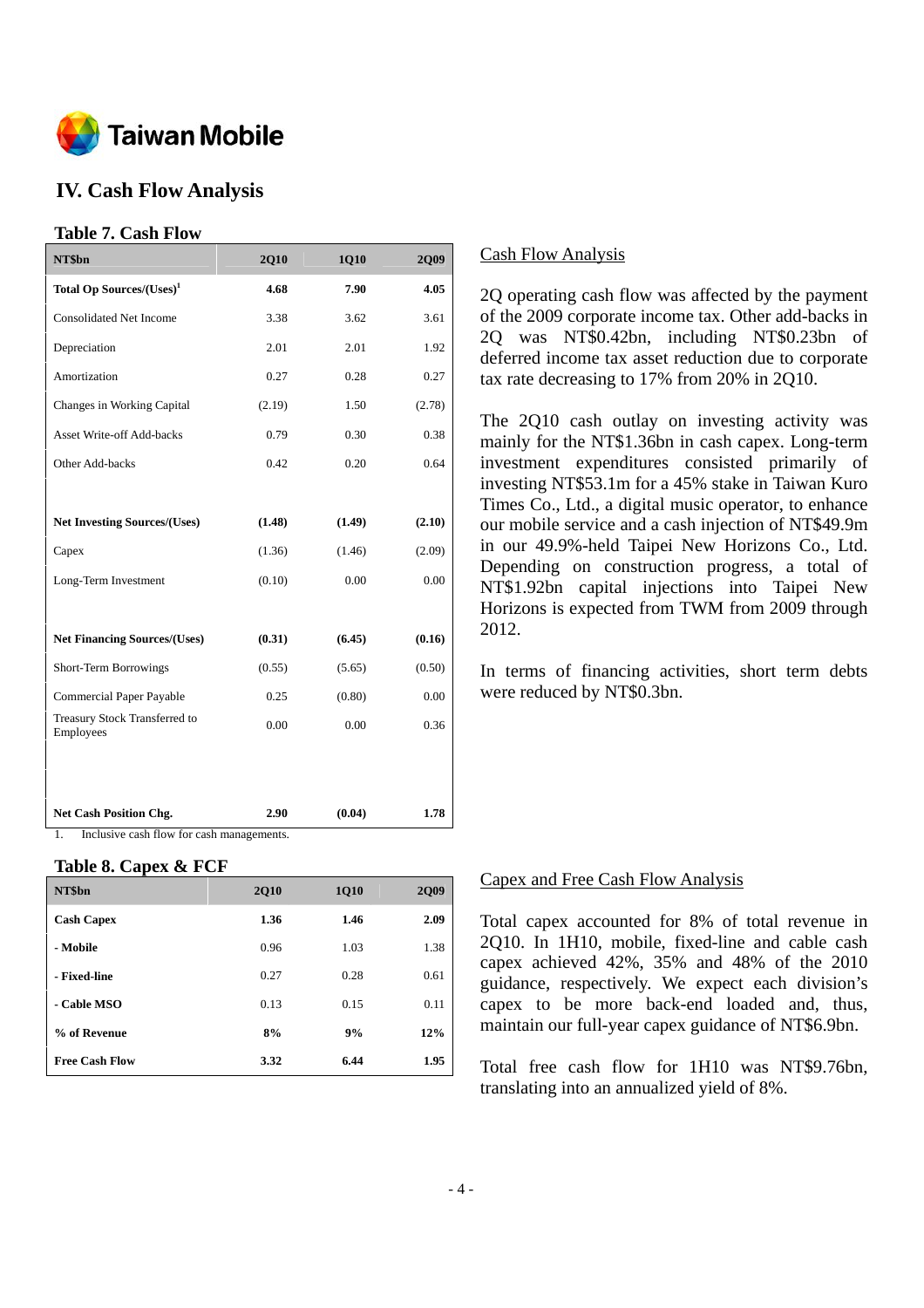

## **V. Balance Sheet Analysis**

#### **Table 9. Balance Sheet**

| NT\$bn                                                  | <b>2Q10</b> | 1Q10    | 2Q09    |
|---------------------------------------------------------|-------------|---------|---------|
| <b>Total Assets</b>                                     | 86.38       | 84.43   | 91.88   |
| <b>Current Assets</b>                                   | 14.63       | 11.49   | 15.69   |
| - Cash & Cash Equivalents                               | 5.86        | 2.96    | 6.50    |
| -Available-for-Sale Financial Asset                     | 0.17        | 0.17    | 0.32    |
| - Other Current Assets                                  | 8.60        | 8.36    | 8.87    |
| Long-Term Investment                                    | 3.30        | 3.20    | 3.22    |
| Property and Equipment                                  | 44.27       | 45.48   | 47.76   |
| <b>Intangible Assets</b>                                | 20.75       | 20.98   | 21.69   |
| <b>Other Assets</b>                                     | 3.44        | 3.27    | 3.52    |
| <b>Liabilities</b>                                      | 42.33       | 28.74   | 47.26   |
| <b>Current Liabilities</b>                              | 33.27       | 19.68   | 38.24   |
| - ST Debts/Commercial Paper Payable                     | 0.85        | 1.15    | 7.50    |
| - Other Current Liabilities                             | 32.42       | 18.53   | 30.74   |
| Long-Term Borrowings                                    | 8.00        | 8.00    | 8.00    |
| <b>Other Liabilities</b>                                | 1.07        | 1.06    | 1.02    |
| <b>Shareholders' Equity</b>                             | 44.04       | 55.69   | 44.62   |
| -Paid-in Capital                                        | 38.01       | 38.01   | 38.01   |
| -Capital Surplus                                        | 12.43       | 12.43   | 12.37   |
| -Legal Reserve                                          | 15.33       | 13.94   | 13.94   |
| -Treasury Shares                                        | (31.89)     | (31.89) | (32.27) |
| -Un-appropriated Earnings*                              | 2.27        | 2.27    | 2.27    |
| -Special Reserve                                        | 0.82        | 3.35    | 3.35    |
| -Retained Earnings & Others<br>*: excluding YTD profits | 7.07        | 17.58   | 6.94    |

#### **Table 10. Ratios**

|                              | <b>2010</b> | <b>1010</b> | 2009 |
|------------------------------|-------------|-------------|------|
| <b>Current Ratio</b>         | 44%         | 58%         | 41%  |
| <b>Interest Coverage (x)</b> | 59.9        | 57.9        | 46.4 |
| <b>Net Debt to Equity</b>    | 7%          | 11%         | 20%  |
| Net Debt to EBITDA $(x)$     | 0.11        | 0.23        | 0.31 |
| <b>ROE</b> (annualized)      | 27%         | 27%         | 29%  |
| <b>ROA</b> (annualized)      | 16%         | 17%         | 16%  |

#### Balance Sheet Analysis

On the asset side, cash balance continued rising along with steady operating cash inflows.

Net PP&E balance at the end of 2Q10 was down sequentially, with depreciation and assets write-off higher than capex. The 2G's net book value was reduced to NT\$14.6bn, and 3G's was NT\$12.3bn as of the end of 2Q10. The net PP&E balance consists of \$38.5bn in mobile, \$3.7bn in fixed and \$2bn in cable assets.

With a NT\$0.3bn reduction in borrowing in the quarter, our gross debt dropped to NT\$8.85bn and net debt to NT\$2.99bn, respectively.

Other current liabilities increased QoQ in 2Q, which was a reflection of the NT\$15bn cash dividend payment made on July 23.

Special reserve was down by NT\$2.53bn to top up our cash dividend.

#### Ratio Analysis

Current ratio at the end of 2Q was lower than 1Q because of cash dividend payable. Lower debt contributed to better interest coverage ratio in 2Q. With rising cash levels in 2Q, both net debt to equity and net debt to EBITDA ratios fell off sequentially.